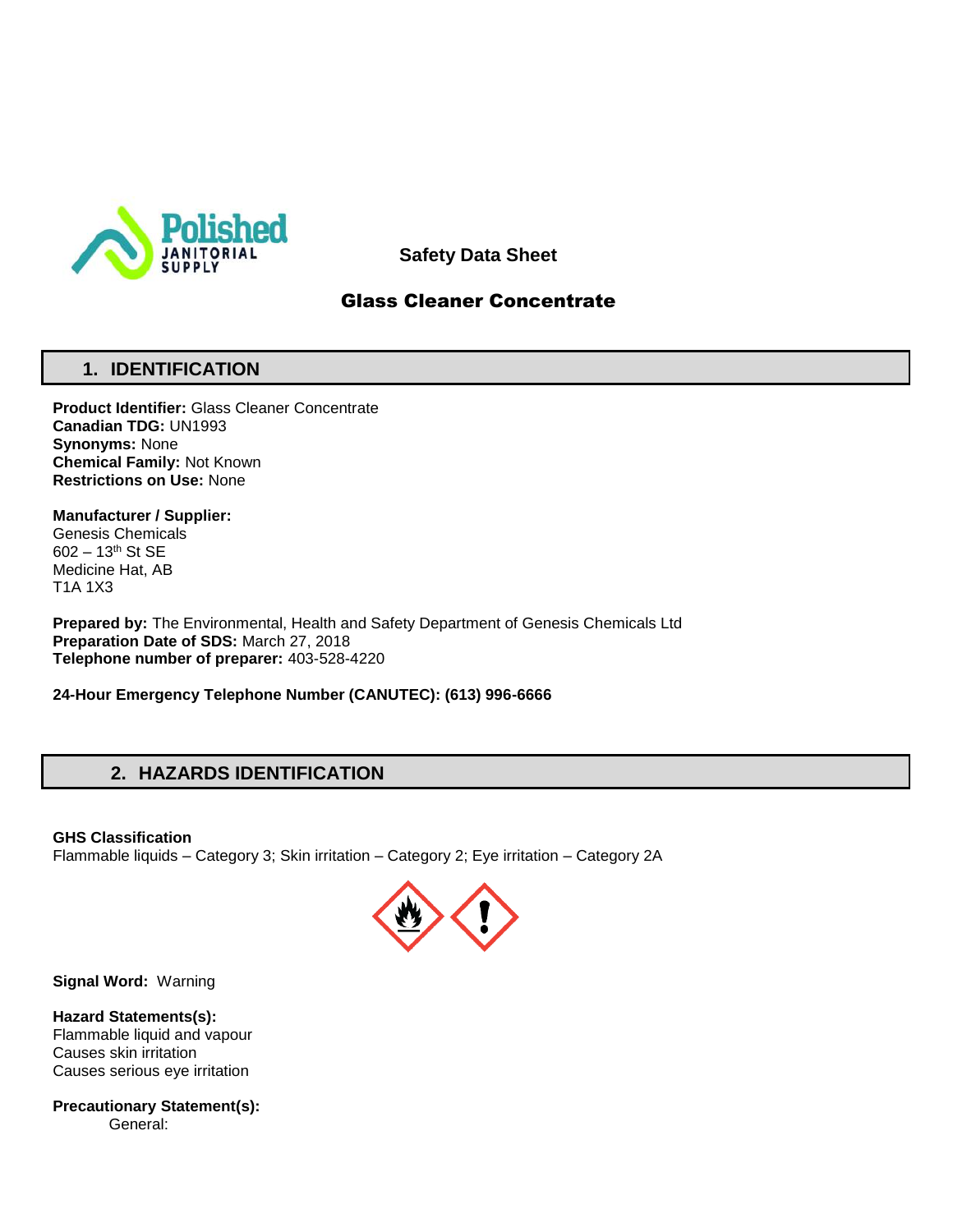Keep out of reach of children. Read label before use.

Prevention:

Keep away from heat, sparks, open flames, hot surfaces. - No smoking. Keep container tightly closed and cool. Ground or bond container and receiving equipment. Use explosion-proof electrical, ventilating, lighting or equipment. Use only non-sparking tools and take precautionary measures against static discharge. Wash hands, face and any exposed skin thoroughly after handling.

Wear protective gloves, protective clothing, eye protection and face protection.

#### Response:

In case of fire: Stop leak if safe to do so. Use carbon dioxide, dry chemical powder, appropriate foam to extinguish. IF ON SKIN: Wash with plenty of soap and water. If skin irritation occurs: Get medical advice/attention. Take off contaminated clothing and wash before reuse.

IF IN EYES: Rinse cautiously with water for several minutes. Remove contact lenses, if present and easy to do. Continue rinsing. If eye irritation persists: Get medical advice/attention.

Storage: Store in a dry place. Store in a well-ventilated place. Keep cool. Keep container tightly closed.

Disposal:

Dispose of contents and container in accordance with local, regional, national and international regulations.

#### **Other Hazards:**

None known.

## **3. COMPOSITION/INFORMATION ON INGREDIENTS**

| <b>Chemical Name</b>          | CAS No.                    | <b>Concentration %</b> |  |
|-------------------------------|----------------------------|------------------------|--|
| Isopropyl Alcohol             | 67-63-0                    | $20 - 50$              |  |
| Ethylene Givcol n-Butyl Ether | 111-76-2                   | $10 - 30$              |  |
| Nonionic Surfactants          | 68515-73-1/<br>110615-47-9 | <10                    |  |

#### **Notes**

\*\*If Chemical Name/CAS No is "proprietary" and/or Weight-% is listed as a range, the specific chemical identity and/or percentage of composition has been withheld as a trade secret.\*\*

## **4. FIRST AID MEASURES**

### **First-aid Measures**

**Inhalation** 

Move to fresh air. Keep at rest in a position comfortable for breathing. Call a Poison Centre or doctor if you feel unwell or are concerned.

#### **Skin Contact**

Take off contaminated clothing, shoes and leather goods (e.g. watchbands, belts). Immediately rinse with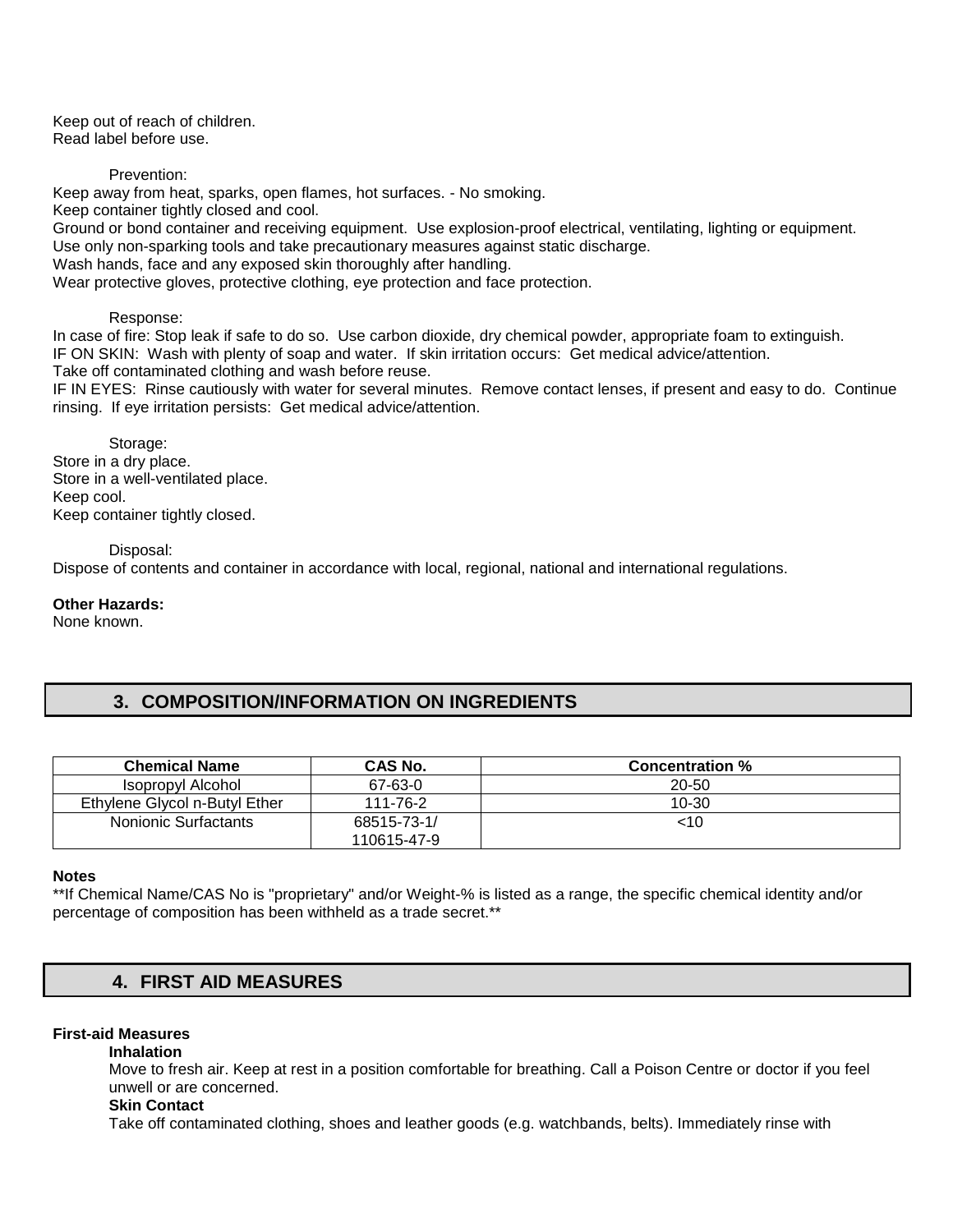lukewarm, gently flowing water for 15-20 minutes. If skin irritation or a rash occurs, get medical advice/attention. Thoroughly clean clothing, shoes and leather goods before reuse or dispose of safely.

## **Eye Contact**

Immediately rinse the contaminated eye(s) with lukewarm, gently flowing water for 15-20 minutes, while holding the eyelid(s) open. Take care not to rinse contaminated water into the unaffected eye or onto the face. Remove contact lenses, if present and easy to do. If eye irritation persists, get medical advice/attention.

## **Ingestion**

Immediately call a Poison Centre or doctor. Do not induce vomiting.

### **Most Important Symptoms and Effects, Acute and Delayed**

If inhaled: at high concentrations symptoms may include headache, nausea, dizziness, drowsiness and confusion. If on skin: may cause an allergic skin reaction in some people. Symptoms include redness, rash, itching and swelling. If in eyes: symptoms include sore, red eyes, and tearing.

If swallowed: may be drawn into the lungs if swallowed or vomited, causing severe lung damage. Symptoms may include coughing, shortness of breath, difficult breathing and tightness in the chest.

### **Immediate Medical Attention and Special Treatment**

**Special Instructions** 

Not applicable.

## **5. FIRE-FIGHTING MEASURES**

### **Extinguishing Media**

### **Suitable Extinguishing Media**

Carbon dioxide, dry chemical powder or appropriate foam. Use water to keep non-leaking, fire-exposed containers cool.

### **Unsuitable Extinguishing Media**

Water is not effective for extinguishing a fire. It may not cool product below its flash point.

### **Specific Hazards Arising from the Chemical**

Highly flammable liquid and vapour. Can ignite at room temperature. Releases vapour that can form explosive mixture with air. Can be ignited by static discharge. May travel a considerable distance to a source of ignition and flash back to a leak or open container. May accumulate in hazardous amounts in low-lying areas especially inside confined spaces, resulting in a fire and/or health hazard. Closed containers may rupture violently when heated releasing contents. In a fire, the following hazardous materials may be generated: very toxic carbon monoxide, carbon dioxide. As well, other toxic and irritating compounds, such as formaldehyde, methanol, acetic acid, hydrogen peroxide, methane and ethylene oxide may be formed, depending on fire conditions.

### **Special Protective Equipment and Precautions for Fire-fighters**

Evacuate area. Approach fire from upwind to avoid hazardous vapours or gases.

Stop leak before attempting to put out the fire. Product could form an explosive mixture and reignite. Keep containers cool to avoid bursting.

Before entry, especially into confined areas, use an appropriate monitor to check for: toxic gases or vapours, flammable or explosive atmosphere.

Dike and recover contaminated water for appropriate disposal.

Fire-fighters may enter the area if positive pressure SCBA and full Bunker Gear is worn. If there is potential for skin contact with concentrated cleaner: chemical protective clothing (e.g. chemical splash suit) and positive pressure SCBA may be necessary. See Skin Protection in Section 8 (Exposure Controls/Personal Protection) for advice on suitable chemical protective materials.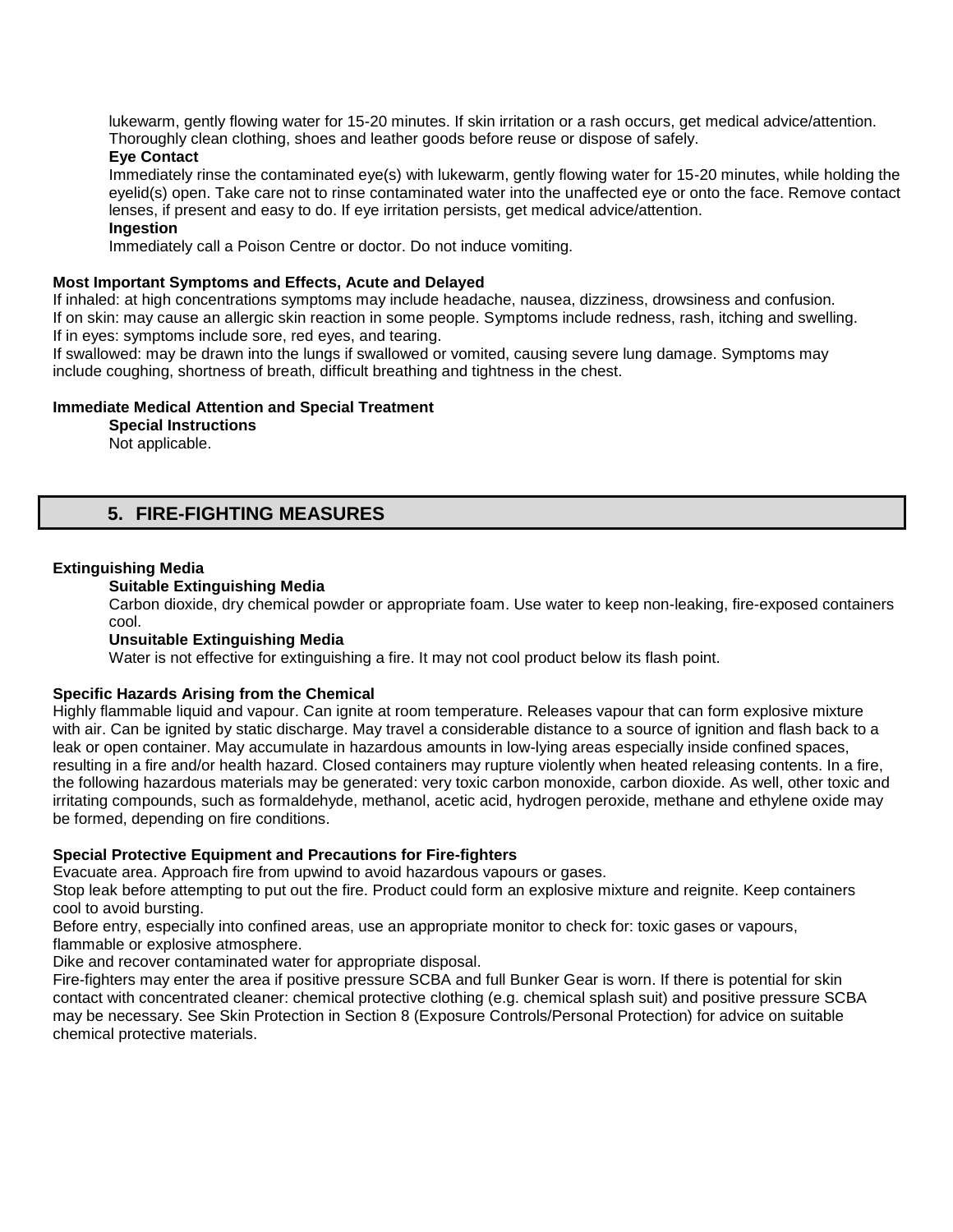## **6. ACCIDENTAL RELEASE MEASURES**

### **Personal Precautions, Protective Equipment, and Emergency Procedures**

Concentrated product: evacuate the area immediately. Isolate the hazard area. Keep out unnecessary and unprotected personnel. Eliminate all ignition sources. Use grounded, explosion-proof equipment. Distant ignition and flashback are possible.

Increase ventilation to area or move leaking container to a well-ventilated and secure area. Do not touch damaged containers or spilled product unless wearing appropriate protective equipment. Use the personal protective equipment recommended in Section 8 of this safety data sheet.

Review Section 7 (Handling) of this safety data sheet before proceeding with clean-up.

Before entry, especially into confined areas, check atmosphere with an appropriate monitor. Monitor area for flammable or explosive atmosphere.

Product (diluted as directed): use the personal protective equipment recommended in Section 8 of this safety data sheet. No other special precautions are necessary.

### **Environmental Precautions**

Concentrated product: do not allow into any sewer, on the ground or into any waterway. If the spill is inside a building, prevent product from entering drains, ventilation systems and confined areas.

### **Methods and Materials for Containment and Cleaning Up**

Concentrated product: small spills or leaks: contain and soak up spill with absorbent that does not react with spilled product. Do NOT use combustible materials such as sawdust. Place used absorbent into suitable, covered, labelled containers for disposal.

Concentrated product: large spills or leaks: cover the spill surface with the appropriate type of foam to reduce the release of vapour. Dike spilled product to prevent runoff. Remove or recover liquid using pumps or vacuum equipment. Dike and recover contaminated water for appropriate disposal. Store recovered product in suitable containers that are: tightly-covered.

Product (diluted as directed): no special clean-up methods are necessary.

### **Other Information**

Report spills to local health, safety and environmental authorities, as required.

## **7. HANDLING AND STORAGE**

#### **Precautions for Safe Handling**

When handling diluted product: no special handling precautions are necessary.

When handling concentrated product: only use where there is adequate ventilation. Avoid generating vapours or mists. Keep containers tightly closed when not in use or empty. Electrically bond and ground equipment. Ground clips must contact bare metal. Eliminate heat and ignition sources such as sparks, open flames, hot surfaces and static discharge. Post "No Smoking" signs. Use non-sparking tools. Wear personal protective equipment to avoid direct contact with this chemical.

Do NOT smoke in work areas. Wash hands thoroughly after handling this material. Immediately remove contaminated clothing using the method that minimizes exposure. Keep contaminated clothing under water, in closed containers. Launder clothes before rewearing. Inform laundry personnel of product hazard(s). Do not take contaminated clothing home.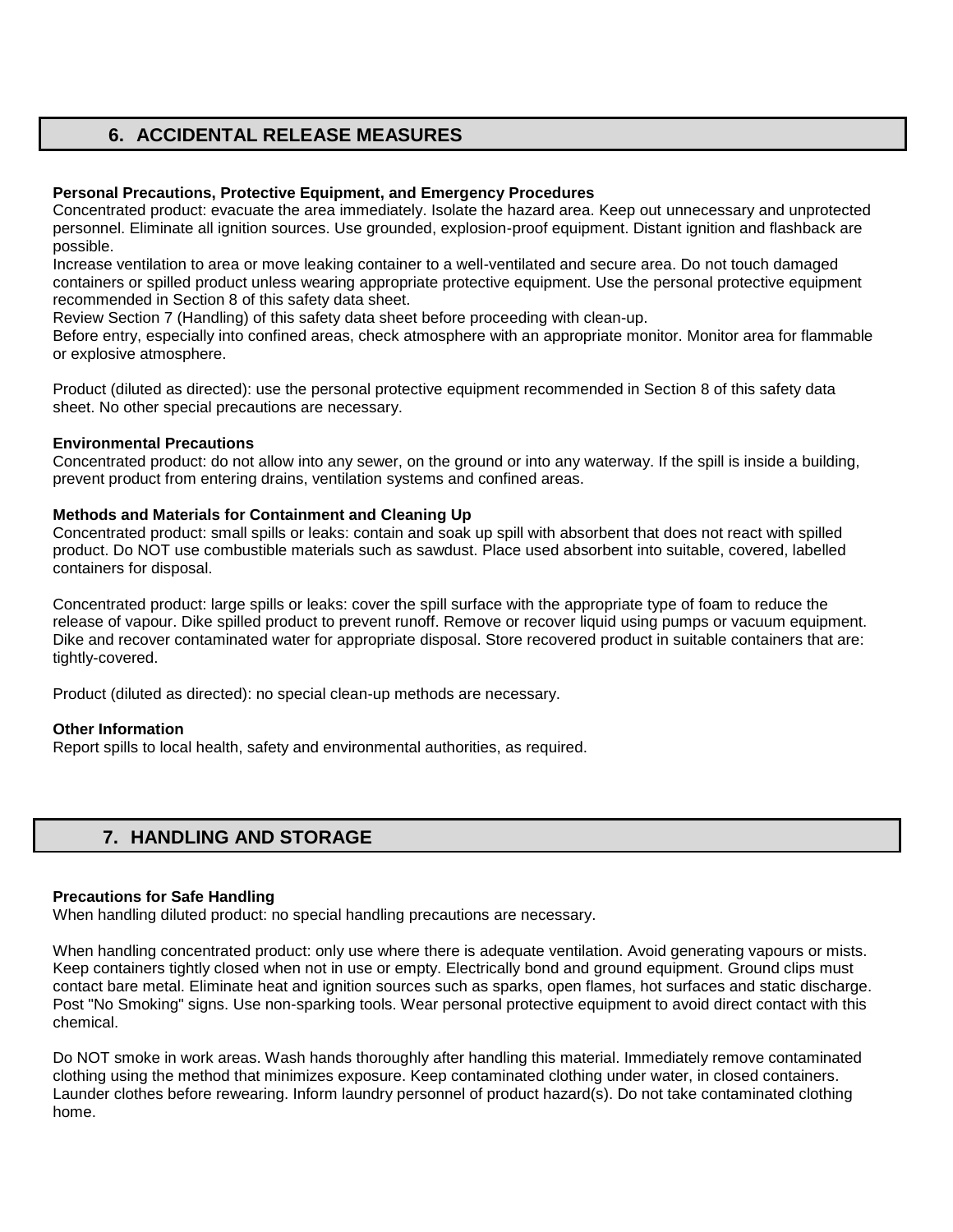### **Conditions for Safe Storage**

Concentrated product: store in an area that is: temperature-controlled, well-ventilated, out of direct sunlight and away from heat and ignition sources, an approved, fire-resistant area, separate from incompatible materials (see Section 10: Stability and Reactivity). Store in a closed container.

Protect from conditions listed in Conditions to Avoid in Section 10 (Stability and Reactivity). Keep amount in storage to a minimum. Avoid bulk storage indoors.

Comply with all applicable health and safety regulations, fire and building codes.

## **8. EXPOSURE CONTROLS/PERSONAL PROTECTION**

### **Control Parameters**

| <b>Ingredients</b>               | <b>ACGIH® TLV®</b>                            | <b>OSHA PEL</b>                                                                         | <b>IDLH</b>   |
|----------------------------------|-----------------------------------------------|-----------------------------------------------------------------------------------------|---------------|
| Isopropyl Alcohol                | 400 ppm STEL<br>200 ppm TWA                   | 400 ppm TWA<br>980 mg/m <sub>3</sub> TWA<br>500 ppm STEL<br>1225 mg/m <sub>3</sub> STEL | 2000 ppm      |
| Ethylene Glycol n-Butyl<br>Ether | 20 ppm $(97 \text{ mg/m}^3)$<br><b>TLVTWA</b> | 50 ppm (240 mg/m <sup>3</sup> ), skin, PEL-<br>TWA                                      | 700 ppm       |
| <b>Nonionic Surfactants</b>      | Not available                                 | Not available                                                                           | Not available |

Consult local authorities for provincial or state exposure limits.

### **Appropriate Engineering Controls**

General ventilation is usually adequate. Provide eyewash and safety shower if contact or splash hazard exists. When handling large quantities of concentrated product: use a local exhaust ventilation and enclosure, if necessary, to control amount in the air. Use non-sparking ventilation systems, approved explosion-proof equipment and intrinsically safe electrical systems in areas where this product is used and stored.

### **Individual Protection Measures**

### **Eye/Face Protection**

Do not get in eyes. Wear chemical safety goggles.

### **Skin Protection**

Prevent all skin contact. Wear chemical protective clothing e.g. gloves, aprons, boots.

Suitable materials are: Barrier® (PE/PA/PE), Silver Shield/4H® (PE/EVAL/PE), Tychem® Responder, Tychem® TK.

The following materials should NOT be used: neoprene rubber, nitrile rubber, polyvinyl alcohol.

### **Respiratory Protection**

Not normally required if product is used as directed.

Concentrated product: wear a NIOSH approved air-purifying respirator with an organic vapour cartridge. For non-routine or emergency situations: wear a NIOSH approved air-purifying respirator with an organic vapour Cartridge, or, wear a NIOSH approved self-contained breathing apparatus (SCBA) or supplied air respirator. **Other Personal Protection Data:** Ensure that eyewash stations and safety showers are proximal to the workstation location.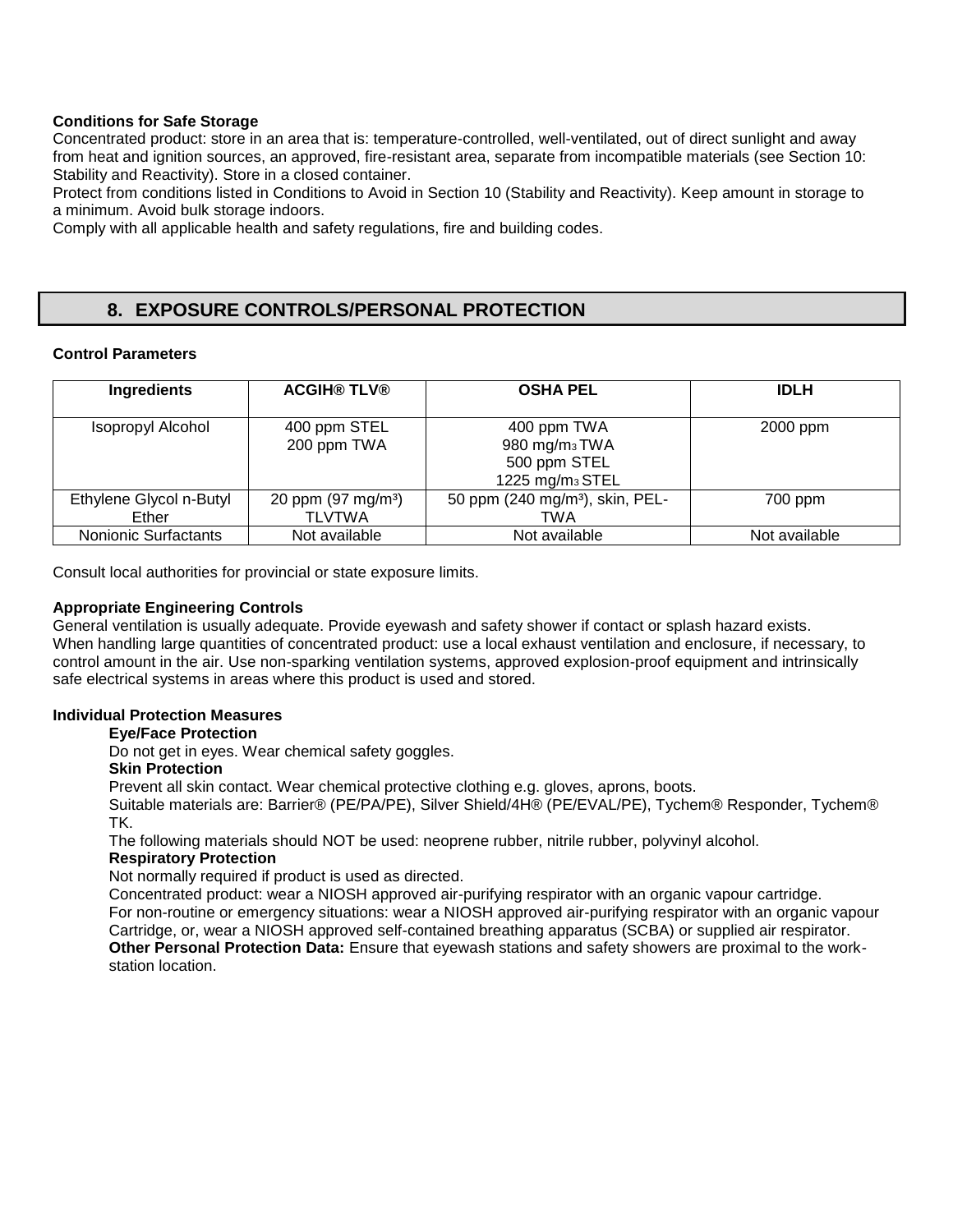## **9. CHEMICAL AND PHYSICAL PROPERTIES**

| <b>Basic Physical and Chemical Properties</b> |                          |
|-----------------------------------------------|--------------------------|
| Appearance                                    | Blue liquid.             |
| Odour                                         | Characteristic           |
| <b>Odour Threshold</b>                        | Not available            |
| рH                                            | Not available            |
| <b>Melting Point/Freezing Point</b>           | Not available            |
| <b>Initial Boiling Point/Range</b>            | <60.0°C / 140.0°F        |
| <b>Flash Point</b>                            | >23.0°C / 73.4°F         |
| <b>Evaporation Rate</b>                       | Not available            |
| <b>Flammability (solid, gas)</b>              | Not applicable (liquid). |
| <b>Upper/Lower Flammability or</b>            | Not available            |
| <b>Explosive Limit</b>                        |                          |
| <b>Vapour Pressure</b>                        | Not available            |
| Vapour Density (air = 1)                      | Not available            |
| <b>Specific Gravity</b>                       | $0.95 - 1.05$            |
| <b>Solubility</b>                             | Soluble in water         |
| <b>Partition Coefficient,</b>                 | Not available            |
| n-Octanol/Water (Log Kow)                     |                          |
| <b>Auto-ignition Temperature</b>              | Not available            |
| <b>Decomposition Temperature</b>              | Not available            |
| <b>Viscosity</b>                              | Not available            |
| <b>Other Information</b>                      |                          |
| <b>Physical State:</b>                        | Liquid                   |

## **10. STABILITY AND REACTIVITY**

#### **Reactivity**

Not reactive. Not sensitive to mechanical impact.

#### **Chemical Stability**

Normally stable.

### **Possibility of Hazardous Reactions**

None expected under normal conditions of storage and use.

### **Conditions to Avoid**

Open flames, sparks, static discharge, heat and other ignition sources.

### **Incompatible Materials**

Aldehydes. Halogenated organics. Halogens. Strong acids. Strong oxidizers.

#### **Hazardous Decomposition Products**

During a fire, irritating/toxic gases, such as carbon monoxide, carbon dioxide and other toxic and irritating compounds, may be formed, depending on fire conditions.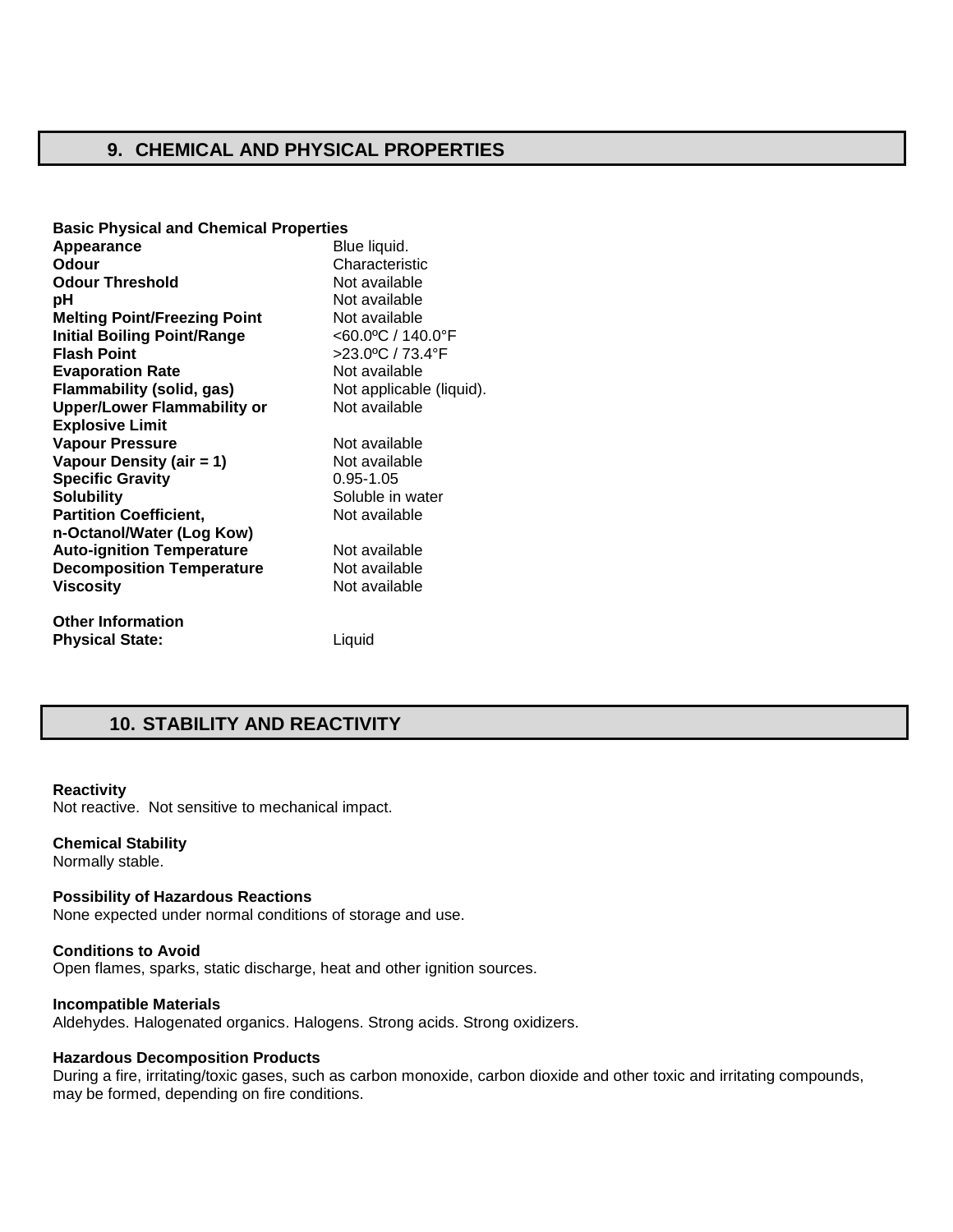# **11. TOXICOLOGICAL INFORMATION**

### **Likely Routes of Exposure**

Inhalation; skin contact; eye contact; ingestion.

| <b>Chemical Name</b>          | <b>LC50</b>          | LD50 (oral)                  | LD50 (dermal)                               |
|-------------------------------|----------------------|------------------------------|---------------------------------------------|
| Isopropyl Alcohol             | $Rat = 16970$ ppm/4H | Mouse = $3600$ mg/kg         | Rabbit = $12800$ mg/kg                      |
|                               |                      | $Rat = 5045$ mg/kg           |                                             |
| Ethylene Glycol n-Butyl Ether | $Rat = 470$ mg/kg    | $Rat = 2270$ mg/kg           | $Rat = 2.21$ mg/L 4h                        |
|                               |                      | Rabbit = $220 \text{ mg/kg}$ | $\text{Rat} = 450 \text{ ppm } 4 \text{ h}$ |
| Nonionic Surfactants          | $Rat > 5000$ mg/kg   |                              |                                             |

### **Skin Corrosion/Irritation**

Prolonged exposure not likely to cause significant skin irritation. May cause drying and flaking of the skin. Prolonged skin contact is unlikely to result in absorption of harmful amounts.

### **Serious Eye Damage/Irritation**

May cause pain disproportionate to the level of irritation to eye tissue. May cause moderate eye irritation. May cause corneal injury. Vapor may cause eye irritation experienced as mild discomfort and redness. May cause lachrymation (excessive tears).

## **STOT (Specific Target Organ Toxicity) - Single Exposure**

### **Inhalation**

With good ventilation, single exposure is not likely to be hazardous. In poorly ventilated areas, vapors or mists may accumulate and cause respiratory irritation. Prolonged excessive exposure may cause adverse effects. Excessive exposure (400 ppm) to isopropanol may cause eye, nose and throat irritation. Incoordination, confusion, hypotension, hypothermia, circulatory collapse, respiratory arrest and death may follow a longer duration or higher levels. Observations in animals include middle ear lining damage upon exposure to vapors of isopropanol. However, the relevance of this to humans is unknown.

### **Aspiration Hazard**

May be drawn into the lungs (aspirated) if swallowed or vomited. Symptoms may include coughing, choking, shortness of breath, difficult or rapid breathing, and wheezing.

### **STOT (Specific Target Organ Toxicity) - Repeated Exposure**

Following skin contact: may cause dermatitis. May cause harmful effects on the kidneys, harmful effects on the liver.

### **Respiratory and/or Skin Sensitization**

Not a respiratory sensitizer. Skin sensitizer. May cause an allergic reaction (skin sensitization) based on information for closely related chemicals.

# **Acute Test of Product:**

**Acute Oral LD50:** 5045 mg/kg (rat) **Acute Dermal LD50:** 12800 mg/kg (rabbit) **Acute Inhalation LC50:** 16000ppm for 8 hrs

### **Carcinogenicity**

| <b>Chemical Name</b>          | IARC    | <b>ACGIH</b> |
|-------------------------------|---------|--------------|
| Isopropyl Alcohol             | Group 3 | A4           |
| Ethylene Glycol n-Butyl Ether | Group 3 | Α3           |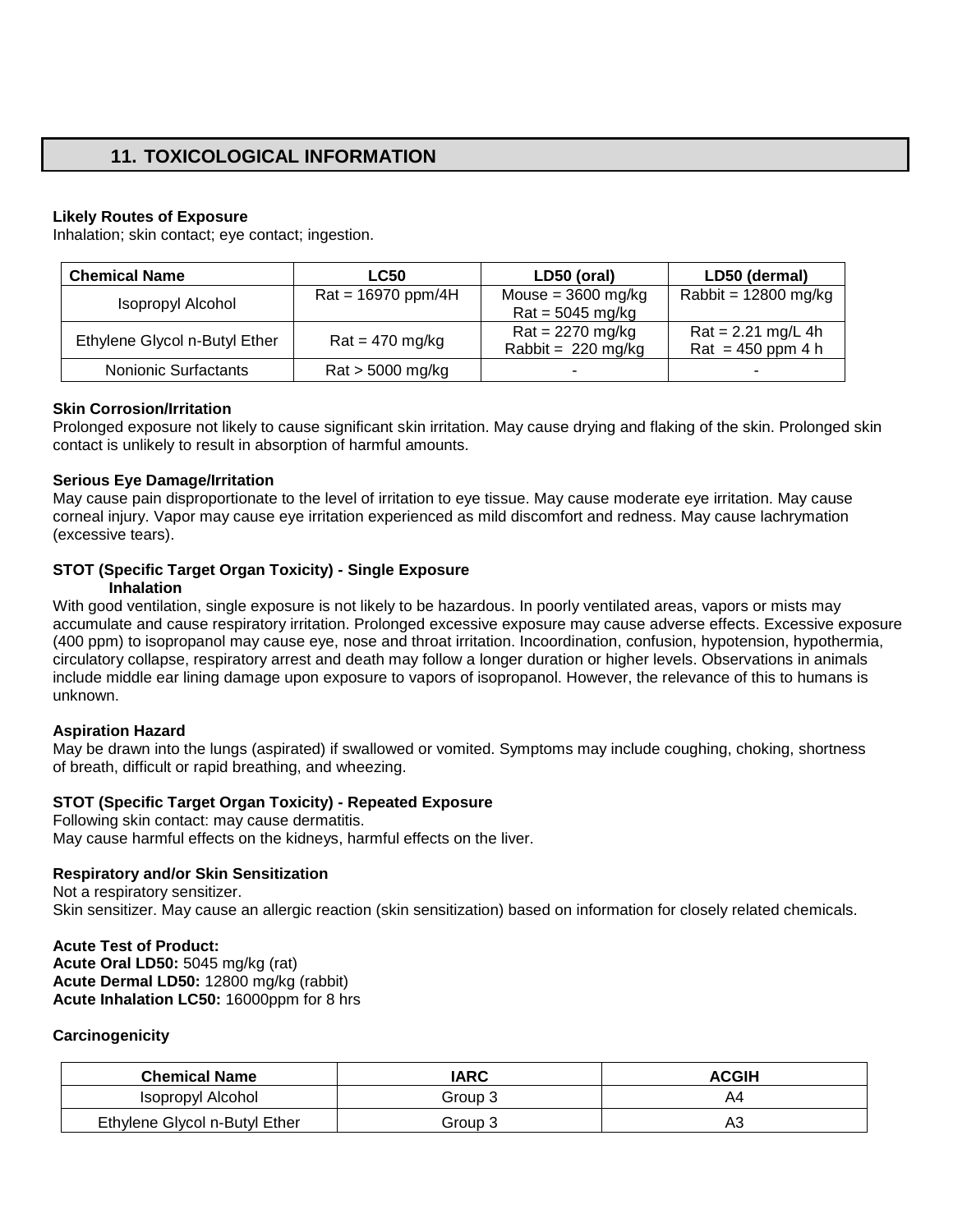| Νú<br> | NΩ<br> | ו או |
|--------|--------|------|
|        |        |      |

### **Reproductive Toxicity/ Teratogenicity/ Embryotoxicity/ Mutagenicity**

There is no human information available for Isopropanol. However, Isopropanol is considered teratogenic/embryotoxic based on animal information. One inhalation rat study has shown that 2-propanol is fetotoxic (caused reduced fetal weight gain) in the absence of maternal toxicity. Other studies have shown no effects or effects in the presence of maternal toxicity. Positive and negative mutagenic results have been obtained in mammalian cells in vitro and negative results in bacteria.

### **Interactive Effects**

No information was located.

**Additional Information:** Isopropanol is a moderate to severe eye irritant and a mild skin irritant. Repeated or prolonged skin contact can cause drying and cracking of the skin (dermatitis). There are no reports of harmful effects developing following short-term exposure to Isopropanol. Exposure produced mild - moderate irritation of the nose and throat. It can probably cause central nervous system (CNS) depression, based on animal information and comparison to related alcohols. Symptoms may include headache, nausea, dizziness, vomiting and incoordination. High exposures may result in unconsciousness and death. Ingestion of large amounts can result in symptoms of CNS depression. Isopropanol can probably be inhaled into the lungs (aspirated) during ingestion or vomiting. Aspiration can result in severe, life-threatening lung damage. In rats and mice long-term exposure by inhalation or ingestion has produced decreased body weight, a reversible increase in motor activity, increased liver weight, and signs of central nervous system (CNS) depression. Decreased testes weight has been observed in mice, while increased testes weight has been observed in rats exposed to high concentrations. Kidney injury has been observed in rats (especially males) and mice exposed to high concentrations. These effects are believed to be species specific and unlikely to occur in humans. Observations in animals include: Lethargy. Isopropanol toxicity is synergistic with chloroform and carbon tetrachloride resulting in hepatotoxicity.

# **12. ECOLOGICAL INFORMATION**

### **Ecotoxicological Information:**

| Ingredients          | <b>Ecotoxicity - Fish Species</b><br>Data     | <b>Acute Crustaceans</b><br>Toxicity: | <b>Ecotoxicity - Freshwater</b><br><b>Algae Data</b> |
|----------------------|-----------------------------------------------|---------------------------------------|------------------------------------------------------|
| Isopropyl Alcohol    | 11130 mg/L LC50<br>(Pimephales promelas) 96 h |                                       | 1000 mg/L EC50<br>Desmodesmus subspicatus            |
|                      | static                                        |                                       | 72 h                                                 |
|                      | 9640 mg/L LC50 (Pimephales                    |                                       | 1000 mg/L EC50                                       |
|                      | promelas) 96 h flow-through                   |                                       | Desmodesmus subspicatus                              |
|                      | 1400000 µg/L LC50 (Lepomis                    |                                       | 96 h                                                 |
|                      | macrochirus) 96 h                             |                                       |                                                      |
| Ethylene Glycol n-   | 1490 mg/L LC50 (Lepomis                       | 1698 - 1940: 24 h                     |                                                      |
| <b>Butyl Ether</b>   | macrochirus) 96 h static 2950                 | Daphnia magna mg/L                    |                                                      |
|                      | mg/L LC50 (Lepomis                            | EC50 1000: 48 h Daphnia               |                                                      |
|                      | macrochirus) 96 h                             | magna mg/L EC50                       |                                                      |
| Nonionic Surfactants |                                               |                                       |                                                      |

### **Other Information:**

Do not allow product or runoff from fire control to enter storm or sanitary sewers, lakes, rivers, streams or public waterways. Block off drains and ditches. Spill areas must be cleaned and restored to original condition or to the satisfaction of authorities. May be harmful to aquatic life. Biodegrades (slow). Rapid volatilization. Not expected to bioconcentrate.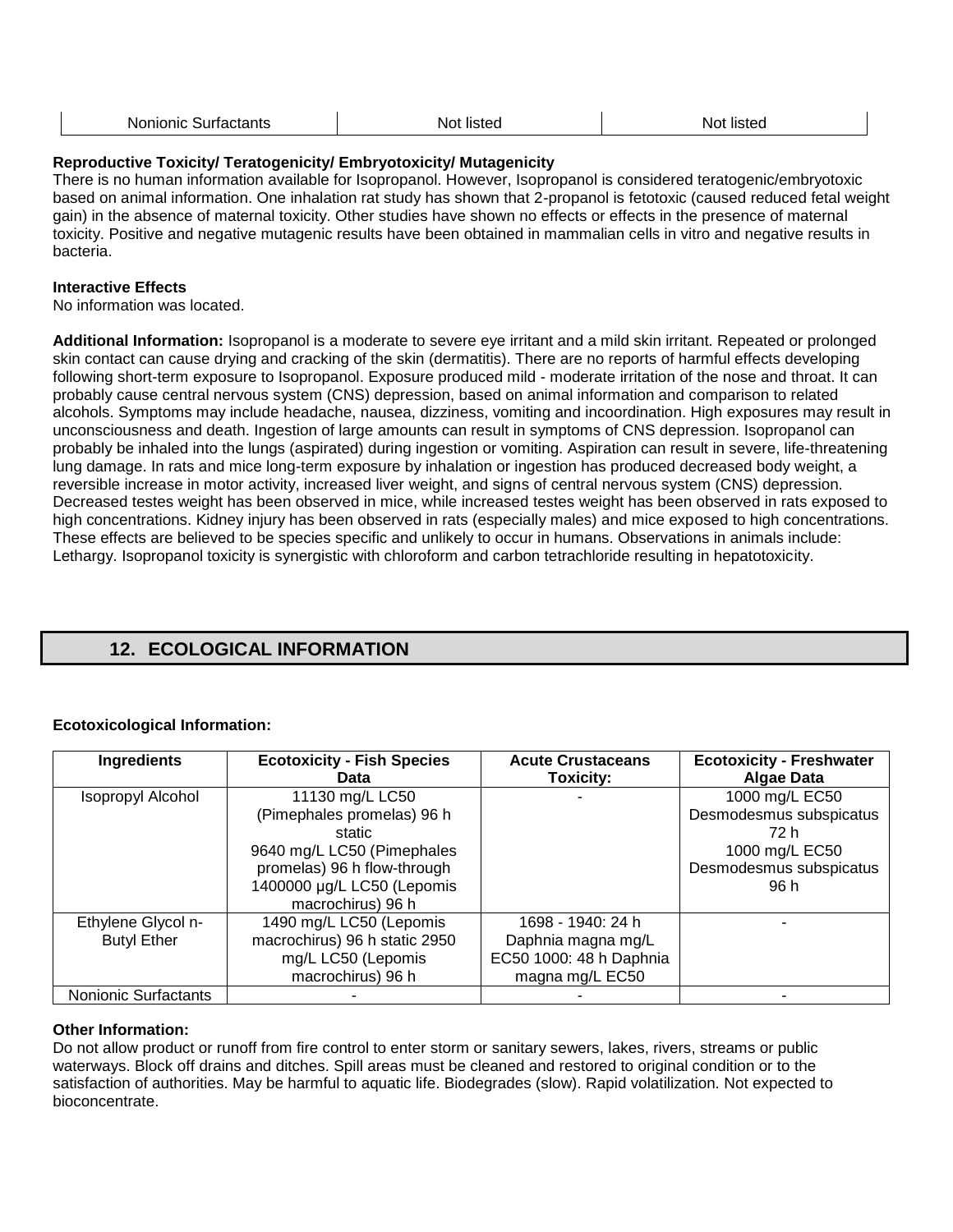## **13. DISPOSAL CONSIDERATIONS**

#### **Disposal Methods**

Recommended disposal methods are for the product, as sold. (Used material may contain other hazardous contaminants). The required hazard evaluation of the waste and compliance with the applicable hazardous waste laws are the responsibility of the user.

Burn in an approved incinerator according to federal, provincial/state, and local regulations. Empty containers retain product residue. Follow label warnings even if container appears to be empty. The container for this product can present explosion or fire hazards, even when emptied. Do not cut, puncture, or weld on or near this container.

## **14. TRANSPORT INFORMATION**

**DOT (U.S.): DOT Shipping Name:** Compounds, Cleaning Liquid (Isopropanol) **DOT Hazardous Class:** 3 **DOT UN Number:** UN1993 **DOT Packing Group:** II **DOT Reportable Quantity (lbs):** Not Available. **Marine Pollutant:** No.

**TDG (Canada): TDG Shipping Name:** Compounds, Cleaning Liquid (Isopropanol) **Hazard Class:** 3 **UN Number:** UN1993 **Packing Group:** II **Marine Pollutant:** No.

**Special Precautions for User** Not applicable

**Transport in Bulk According to Annex II of MARPOL 73/78 and the IBC Code**  Not applicable

# **15. REGULATORY INFORMATION**

#### **Canada**

**WHMIS Classification**  D2B TOXIC MATERIALS

This product has been classified in accordance with the hazard criteria of the Controlled Products Regulations and the SDS contains all of the information required by the Controlled Products Regulations.

**Domestic Substances List (DSL) / Non-Domestic Substances List (NDSL)**  All ingredients are listed on the DSL/NDSL.